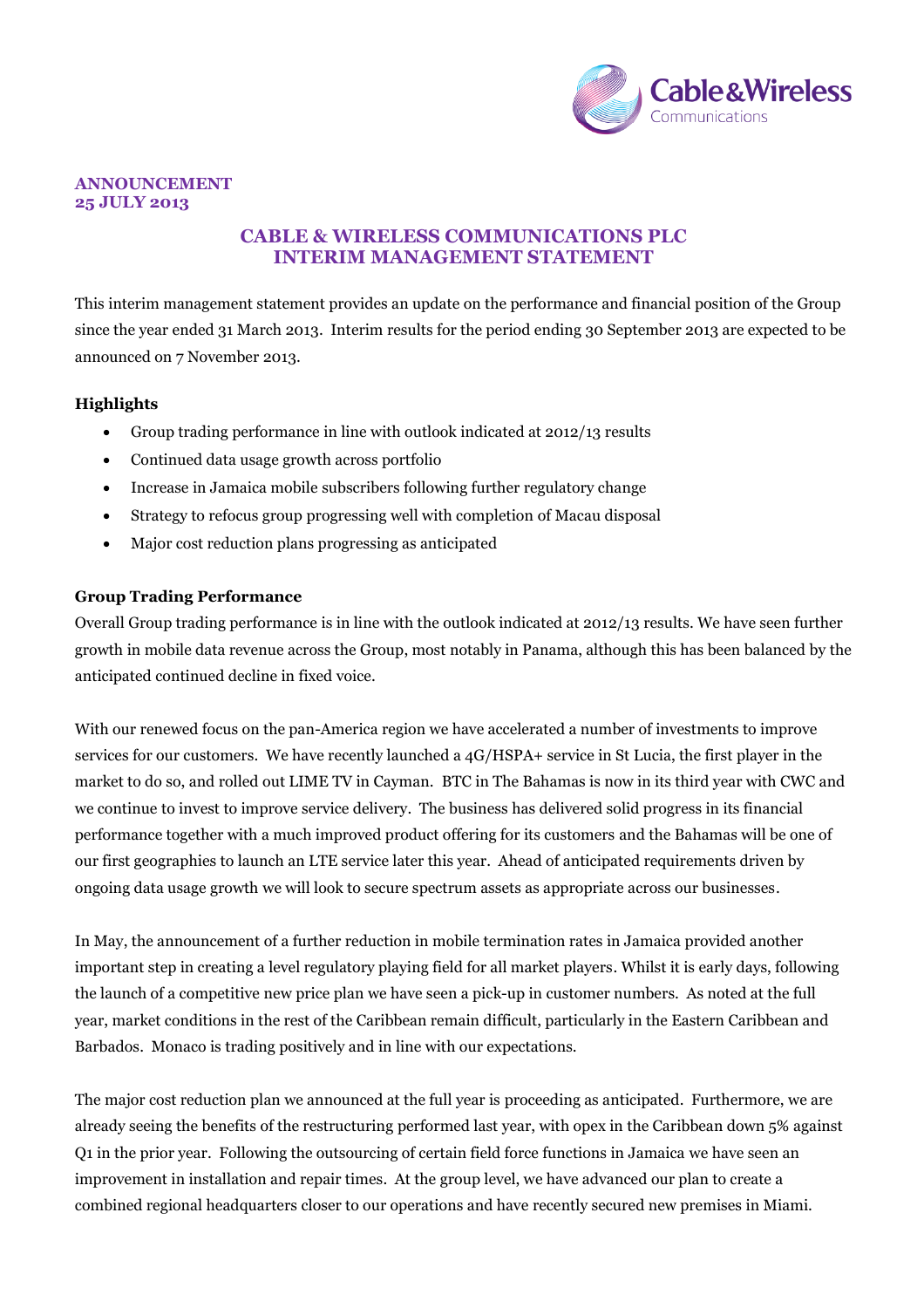### **Group Net Debt**

At 30 June 2013, Group net debt was \$263 million, a decrease of \$1,388 million since 31 March 2013 following receipt of disposal proceeds.

## **Progress on disposals**

On 20 June 2013, CWC completed the sale of its 51% stake in Companhia de Telecomunicações de Macau S.A.R.L. ("CTM") to CITIC Telecom International Holdings Limited. At completion of the Disposal, CWC received total cash proceeds of US\$807 million comprising consideration of US\$750 million (on a cash and debt free basis) plus US\$57 million representing the estimated proportionate share of net cash in CTM attributable to CWC and initial working capital adjustments.

We are continuing to progress the Seychelles and Monaco disposals but at this time there is no further update.

#### **Key Performance Indicators**

| <b>Subscribers</b>  | Panama    |           |           |
|---------------------|-----------|-----------|-----------|
| (000s) <sup>1</sup> | 30 Jun 13 | 31 Mar 13 | 30 Jun 12 |
| Mobile <sup>1</sup> | 1,897     | 1,842     | 1,656     |
| Broadband           | 129       | 126       | 129       |
| <b>Fixed line</b>   | 376       | 376       | 386       |
| ARPU <sup>2</sup>   | 30 Jun 13 | 31 Mar 13 | 30 Jun 12 |
| Mobile              | \$15.4    | \$16.7    | \$14.4    |
| Broadband           | \$29.0    | \$29.0    | \$27.2    |
| <b>Fixed line</b>   | \$26.1    | \$26.7    | \$26.2    |

| <b>Subscribers</b>  | Caribbean |           |           |
|---------------------|-----------|-----------|-----------|
| (000s) <sup>1</sup> | 30 Jun 13 | 31 Mar 13 | 30 Jun 12 |
| Mobile <sup>1</sup> | 1,549     | 1,515     | 1,491     |
| Broadband           | 227       | 223       | 221       |
| Fixed line          | 698       | 701       | 714       |
| ARPU <sup>2</sup>   | 30 Jun 13 | 31 Mar 13 | 30 Jun 12 |
| Mobile              | \$28.4    | \$27.2    | \$28.3    |
| Broadband           | \$40.2    | \$41.7    | \$41.7    |
| Fixed line          | \$32.0    | \$33.2    | \$35.4    |

1 Active subscribers are defined as those having performed a revenue-generating event in the previous 60 days

<sup>2</sup> ARPU is average revenue per user per month, excluding equipment sales

Cable & Wireless Communications will also host a conference call for investors and analysts. The details are:

| Date:                     | Thursday 25 July 2013                      |
|---------------------------|--------------------------------------------|
| Time:                     | 7:30(BST)                                  |
| Details:                  | Cable & Wireless Communications Plc Q1 IMS |
|                           | $+44(0)2034271900$<br>UK:                  |
|                           | +1 646 254 3362<br>US:                     |
| <b>Confirmation Code:</b> | 5357270                                    |

Participants will have to quote the above code when dialling into the conference.

Audio playback of the call will be available shortly after the call finishes until 1 August 2013. The details for the playback are:

UK: +44 (0) 20 3427 0598 US: +1 347 366 9565 Replay Access Code: 5357270

ENDS